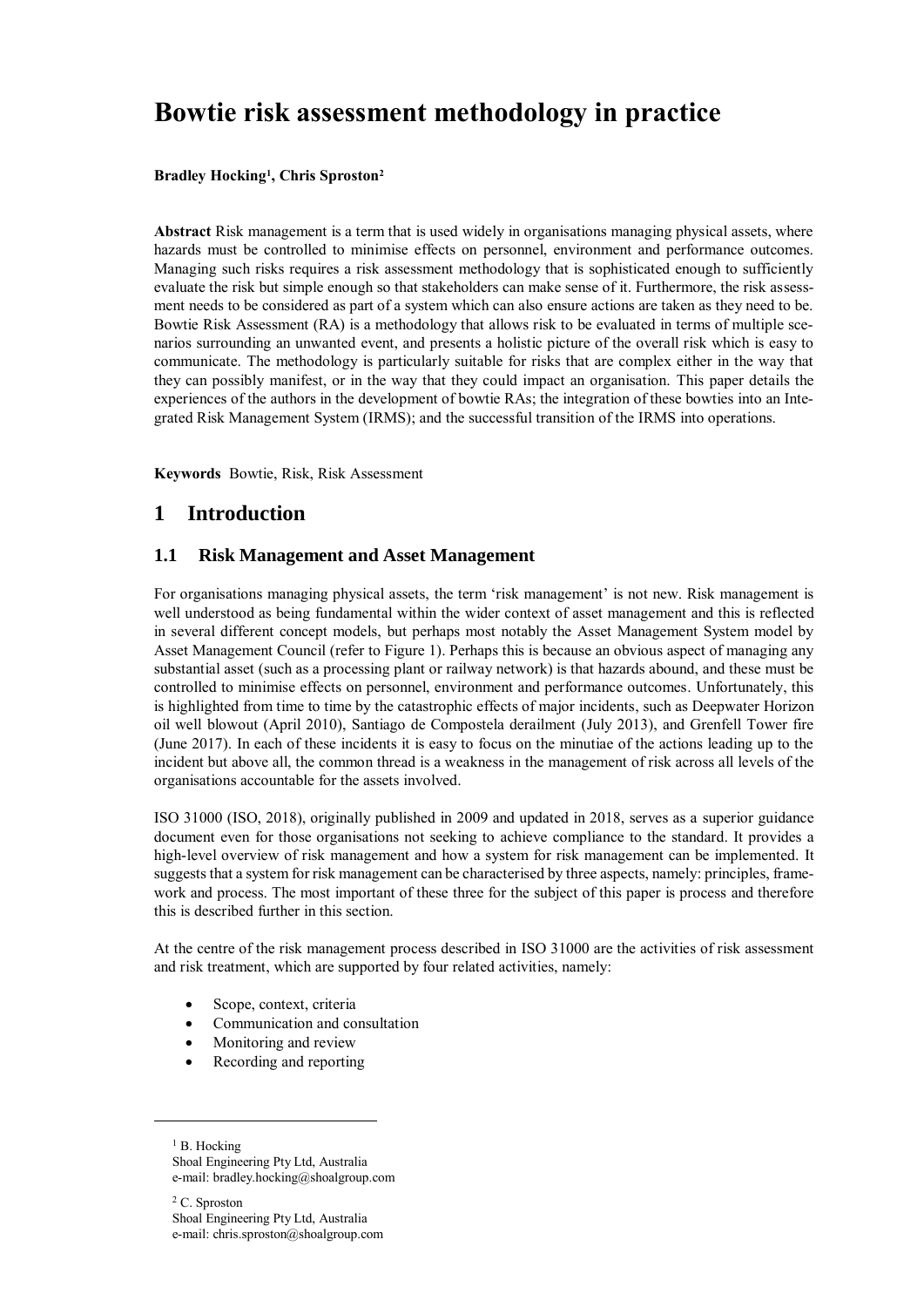

<span id="page-1-0"></span>*Figure 1 Risk management is fundamental to asset management (Asset Management Council, 2014)*

Risk assessment is decomposed into three steps referred to as identification, analysis and evaluation. The 'core' risk management processes can therefore be illustrated as something like that shown in [Figure 2.](#page-1-1) In the authors' view, it is always worth noting that of all the elements within the risk management process described in ISO 31000, the most important is risk treatment. It is perhaps stating the obvious, but it is the physical actions taken by people within an organisation that reduces risk, not the presence of polices, manuals or risk registers. That is not to say that these are not important, but their sheer presence should not create the false belief that risk is now being adequately managed.



*Figure 2 The core risk management process described in ISO 31000*

## <span id="page-1-1"></span>**1.2 Typical Risk Management Process**

Many organisations have implemented a risk management system to minimise the likelihood and/or severity of unwanted events and in doing so are genuinely less exposed because of it. However, there are cases where underlying weaknesses remain hidden behind a false belief that the very existence of a risk management system will prevent an unwanted event. Where organisations are managing risks that could credibly result in catastrophic consequences (e.g. loss of life), finding and addressing such weaknesses should be paramount. In the author's experience, there are several practices that can contribute to ineffective risk management as shown in [Figure 3.](#page-2-0) These are discussed further below.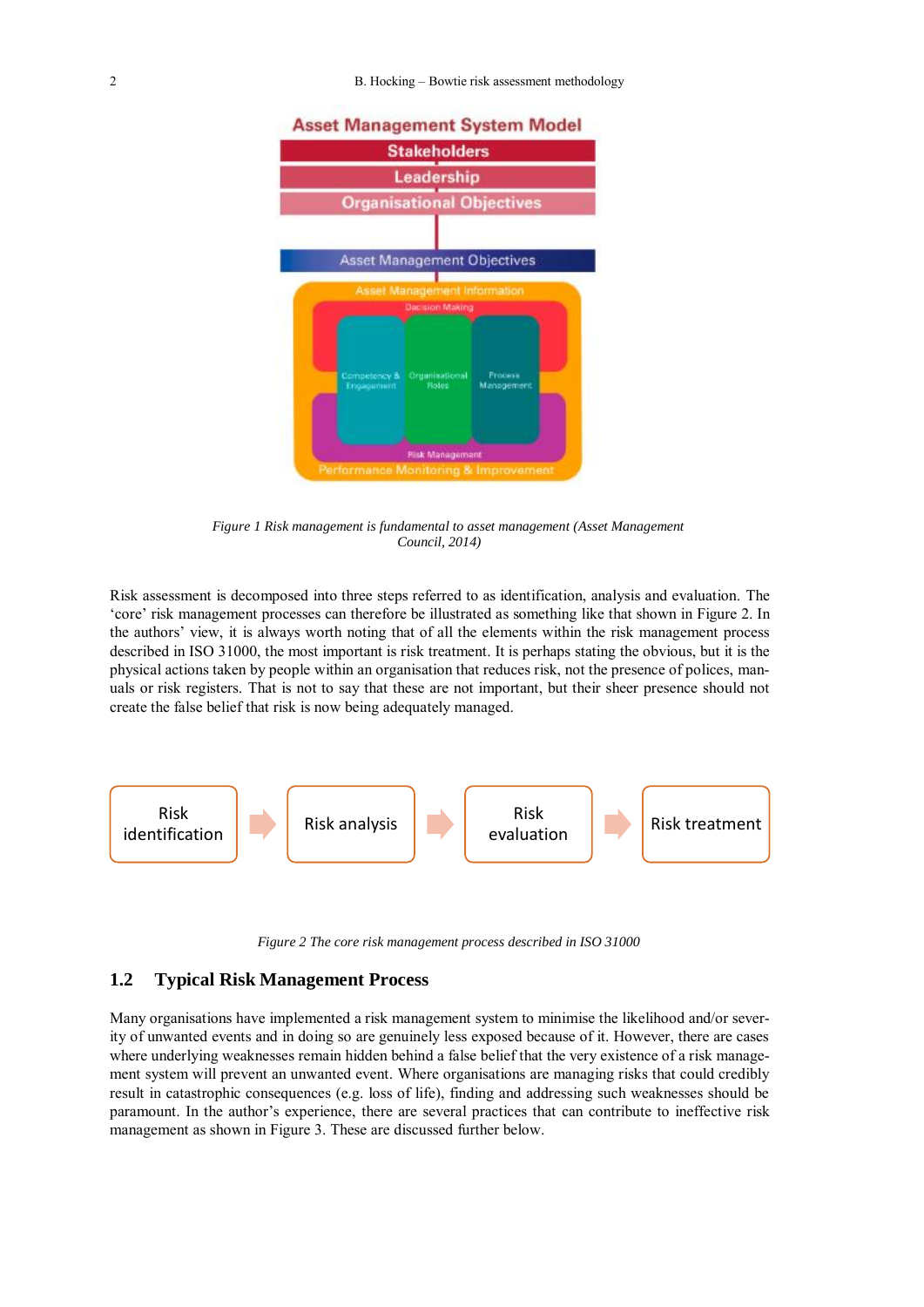

*Figure 3 Practices contributing to ineffective risk management*

<span id="page-2-0"></span>An unintended outcome in some organisations is a culture whereby the purpose of risk management is to follow the process above all else. This focus on 'ticking the box' can be identified by the practices described in this section. In the worst case, risk identification is poorly thought through, risk analysis is non-existent, and the risk evaluation step is done with the aim of obtaining a number on a risk matrix. Such a casual approach to assessing risk then leads to inadequate controls being identified, either because the assessment is too low (or indeed, too high) or because the lack of risk definition/analysis means that it's too difficult to conceive of the actions that will truly control the risk. Not surprisingly, a lack of trust at this stage then leads to lack of commitment in actually taking the necessary actions to implement controls. The next situation to arise is a false belief that the risk has been managed, owing to the fact that all steps of the risk management process have been followed. It's possible to tick all the boxes but not materially reduce the risk and this leads to hidden risk exposure.

It is worth stating that all of the above indicators do not solely represent the actions of individuals but of the organisation – it is how the organisation sets up its risk management framework (of which the process is a part), how its people are trained and how the system is monitored that achieves better outcomes. In the next section, an enhanced risk management process is presented that can overcome some of the issues highlighted here.

## **1.3 Enhanced Risk Management**

Fortunately, alternative approaches are available that can greatly enhance the effectiveness of risk management within an organisation. Firstly, this involves the application of a more rigorous risk assessment methodology referred to as the 'bowtie' technique. Secondly it relies on the data from the bowtie risk assessment being captured in a relational database – there are several software providers that can meet this requirement. Thirdly, the bowtie risk assessment data is coupled with the organisations maintenance and operations data to allow real-time appreciation of the whole-of-business risk position. Finally, the risk management framework must be adapted to the new ways of working that embed the new approach and provide more effective governance.

## **2 Developing Bowtie risk assessments**

## **2.1 Overview**

The origins of the bowtie methodology are not well documented but appear to be a combination of fault tree analysis, event tree analysis and root cause analysis. It provides a visual representation of a risk assessment (which looks like a bowtie – see [Figure 4\)](#page-3-0). The methodology gained traction (primarily in the oil and gas industry) after the catastrophic Piper Alpha incident in 1988 which resulted in the death of 167 people (Ross, 2008). Bowtie risk assessments are a better way of understanding a system upon which to conduct a risk assessment.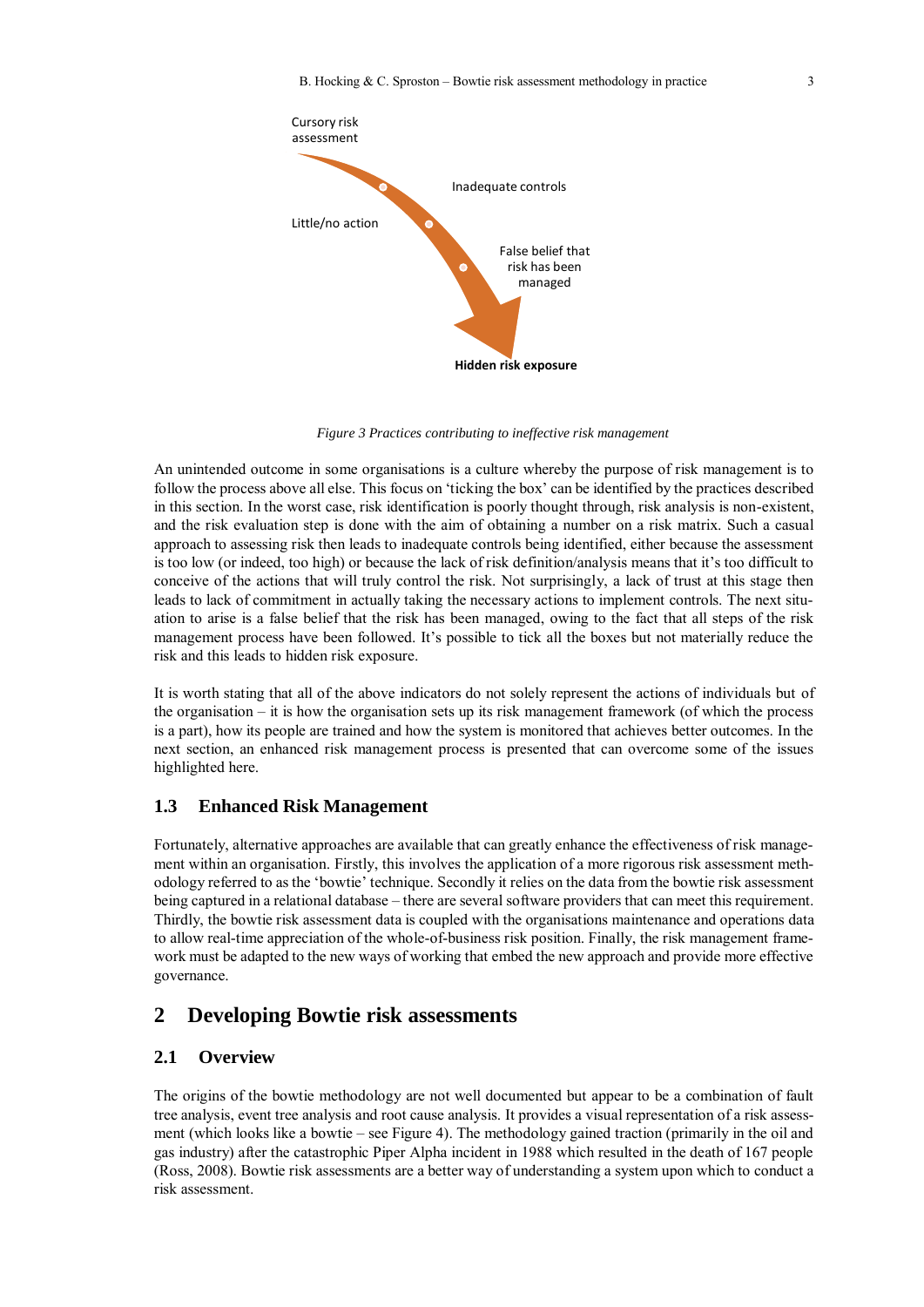

*Figure 4 Example bowtie risk assessment diagram*

## <span id="page-3-0"></span>**2.2 Elements of a bowtie**

A bowtie risk assessment is made up of distinct elements (refer to [Figure 4\)](#page-3-0) that can be clearly defined to achieve a consistent approach to risk assessment. Whilst this paper does not seek to be the authority on all aspects of conducting bowtie risk assessments, it is helpful if the reader has a basic awareness of these elements as they are an important aspect in creating an enhanced risk management system.

## **Hazard**

Describes the situation that must be kept under control.in an asset management context this is typically an energy source (e.g. stored pressure, kinetic energy, electrical energy). Each bowtie diagram is focussed on one hazard only.

## **Unwanted event**

Describes the point at which control of the hazard is lost, noting that nothing bad has happened yet, but it could do. To use a popular analogy, the 'lion is out of the cage'. Each bowtie diagram is centred around a single unwanted event.

#### **Causes**

Each cause represents a change to a specific situation that means the unwanted event could now be realised, although the unwanted event will only happen if the other barriers (assuming there are some) fail to function as expected. There can be multiple (many) causes for a single unwanted event.

## **Consequences**

Each cause represents a (negative) thing that may happen as a result of the unwanted event occurring. It does not try to assign a level of consequence (e.g. fatality) but just describe the logical progression of the unwanted event to reach an end state (e.g. train collides with stationary train at platform).

#### **Barriers**

Barriers function to either prevent the unwanted event (on the left-hand side of the bowtie diagram) or recover from it (on the right-hand side). Barriers can be passive or active. Passive barriers perform their function by simply being there (e.g. a bund wall or fireproofing). Active barriers can only perform their function as a three-step process of detect-decide-act.

#### **Decay mechanisms**

Issues that can impact the effectiveness of barriers over time, and hence cause it to decay. These are not depicted in [Figure 4](#page-3-0) but are assigned to one or more barriers and should be unique to that barrier. In other words, generic decay mechanisms such as 'lack of training' should be avoided.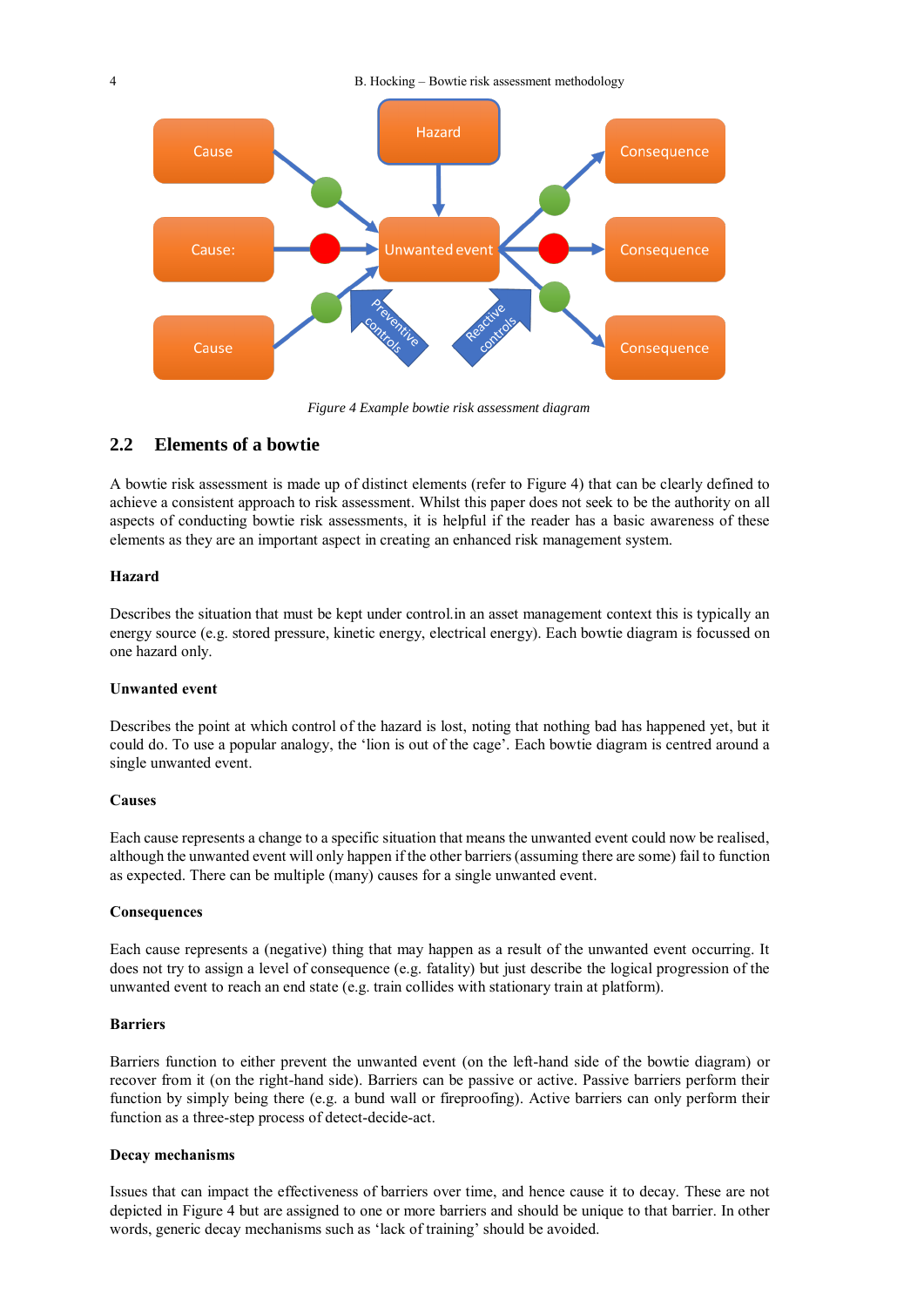## **2.3 Benefits**

There are many benefits of using a bowtie methodology for risk assessment and analysis. The most noteworthy in the authors' opinions are:

- **Precise definition** of the situation under consideration through a more sophisticated development of interconnected risk scenarios and the likelihood and consequences of them. The bowtie results in a richer understanding of risk compared with a number from a risk matrix.
- **Visual representation** of the factors affecting likelihood and consequence. This can bring the risk assessment 'to life' in an organisation as it can be quickly interpreted and understood but all people involved from engineers, to operators, to management.
- **Identification of the controls** (or barriers) that can act on the system of interest to prevent or react to the unwanted event. This is critical for identifying what barriers are applicable to what causes, and therefore what causes may require a greater focus of risk treatment.

## **3 Operationalising Bowtie risk assessments**

## **3.1 Overview**

The success or otherwise of any risk management system is the extent to which it takes hold within the operations of an organisation such that risk treatments are implemented and monitored in a way that truly reduces the risk. There are four critical factors that lead to the success of embedding a bowtie methodology within an organisation which are discussed in the following sections.

## **3.2 Prioritising risks to be assessed**

It is important to specify an obvious point: not all risks can be controlled. Bowtie risk assessments should focus on high risk scenario sets that can have significant impacts on the organisation. A common mistake that the authors have witnessed is an organisation undertaking too many risk assessments, to a point where any individual assessment becomes irrelevant or lost. This focus will be different for different organisations, but setting a minimum threshold for a 'significant hazard' that requires a bowtie is important (e.g. any hazard that could result in loss of life or any hazard that could result in a financial loss  $\geq$  100 million).

## **3.3 Linking risk assessments with operations and maintenance**

As discussed, risks are only controlled if effective treatment is implemented within an organisation. These controls are only relevant if they are integrated within the operations and maintenance of the organisation, as it is these functions that will be interacting with the controls and ensuring their validity. To this end, it is of paramount importance that controls are linked to the assets in the maintenance management system and other relevant operations/maintenance databases. This link can provide the ability for an organisation to truly understand the validity of individual controls and (more importantly) the validity of a set of controls to ensure that the 'holes in the swiss cheese' (Reason, 2000) never align.

## **3.4 Embedding review of controls**

Once embedded in operations and maintenance databases, there must be an effective review process for controls. This could involve inclusion of monitoring in operations systems (such as operator rounds or control panel visibility) and/or their inclusion in the maintenance systems to ensure that the control has not failed (e.g. condition monitoring, functional testing, hard time maintenance, etc.).

## **3.5 Governance**

Like all tasks in an organisation, effective risk assessments, controls and monitoring form part of a priority list. The best (and arguably only) way to ensure that a risk management system remains effective is to obtain the buy-in of top-management and embed risk review as part of the governance of the organisation.